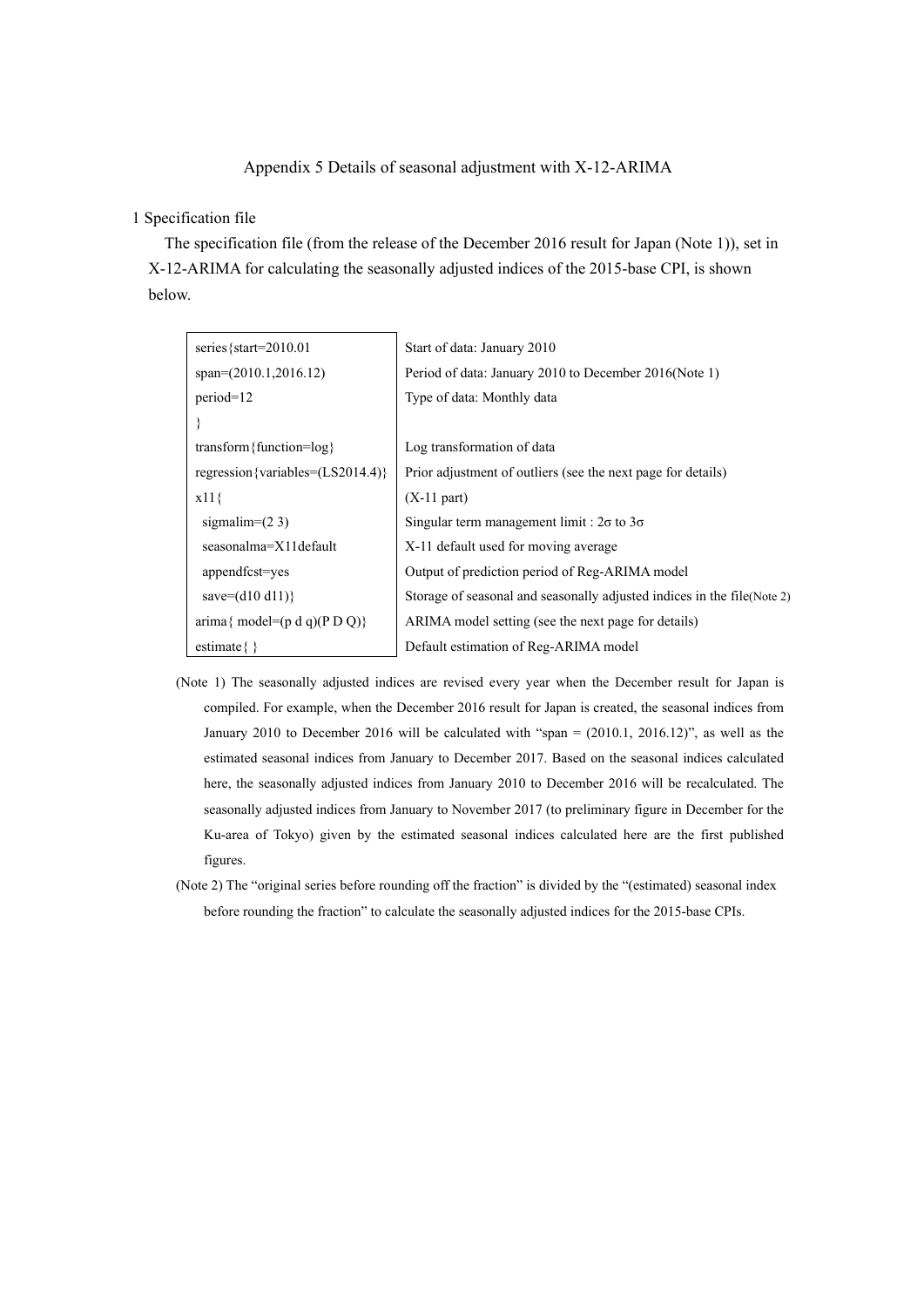# 2 ARIMA model setting and prior adjustment of outliers

The table below shows the ARIMA model and prior adjustment of outliers for each grouping\*1.

## (1) Japan

|                                                                     | After the release of the |          |  | (Reference) Before the release<br>of the November 2016 result for |                      |
|---------------------------------------------------------------------|--------------------------|----------|--|-------------------------------------------------------------------|----------------------|
|                                                                     | December 2016 result for |          |  |                                                                   |                      |
| Group                                                               | $Japan^*{}^2$            |          |  | Japan                                                             |                      |
|                                                                     | ARIMA model              | Outlier  |  | ARIMA model                                                       | Outlier              |
|                                                                     | (p d q)(P D Q)           | setting  |  | (p d q)(P D Q)                                                    | setting              |
| All items                                                           |                          |          |  |                                                                   |                      |
| All items, less imputed rent                                        | $(0\ 1\ 1)(1\ 1\ 1)$     | LS2014.4 |  |                                                                   |                      |
| All items, less fresh food                                          |                          |          |  | $(0\ 1\ 1)(1\ 0\ 1)$                                              | LS2014.4             |
| All items, less imputed rent<br>and fresh food                      | (110)(011)               | LS2014.4 |  |                                                                   |                      |
| All items, less food (less<br>alcoholic beverages)<br>and<br>energy |                          |          |  | (212)(202)                                                        | LS2014.4             |
| Goods                                                               | (110)(012)               | LS2014.4 |  | (1 1 0)(1 1 1)                                                    | LS2014.4             |
| Goods, less fresh food                                              | (210)(011)               | LS2014.4 |  | (0 1 1)(0 1 1)                                                    | LS2014.4             |
| Semi-durable goods                                                  | (0 1 0)(1 1 0)           | LS2014.4 |  | (0 1 0)(1 1 0)                                                    | LS2014.4<br>LS2015.1 |
| All items, less fresh food<br>and energy                            | (212)(210)               | LS2014.4 |  |                                                                   |                      |

| (Reference) Before the release  |                      |  |  |
|---------------------------------|----------------------|--|--|
| of the November 2016 result for |                      |  |  |
| Japan                           |                      |  |  |
| ARIMA model                     | Outlier              |  |  |
| (p d q)(P D Q)                  | setting              |  |  |
| $(0\ 1\ 1)(1\ 0\ 1)$            | LS2014.4             |  |  |
| (212)(202)                      | LS2014.4             |  |  |
| (1 1 0)(1 1 1)                  | LS2014.4             |  |  |
| $(0\ 1\ 1)(0\ 1\ 1)$            | LS2014.4             |  |  |
| (0 1 0)(1 1 0)                  | LS2014.4<br>LS2015.1 |  |  |

## (2) Ku-area of Tokyo

| Group                                                               | After the release of the January<br>2017 (preliminary) result for the<br>Ku-area of Tokyo*3 |                    | (Reference) Before the release<br>of the December 2016<br>(preliminary) result for the<br>Ku-area of Tokyo |                      |
|---------------------------------------------------------------------|---------------------------------------------------------------------------------------------|--------------------|------------------------------------------------------------------------------------------------------------|----------------------|
|                                                                     | ARIMA model<br>(p d q)(P D Q)                                                               | Outlier<br>setting | ARIMA model<br>(p d q)(P D Q)                                                                              | Outlier<br>setting   |
| All items                                                           |                                                                                             |                    |                                                                                                            |                      |
| All items, less imputed rent                                        | (0 1 0)(0 1 1)                                                                              | LS2014.4           | (0 1 0)(0 1 1)                                                                                             | LS2014.4             |
| Goods                                                               |                                                                                             |                    |                                                                                                            |                      |
| All items, less fresh food                                          |                                                                                             |                    |                                                                                                            |                      |
| All items, less imputed rent<br>and fresh food                      | (2 1 2)(0 1 1)                                                                              | LS2014.4           | (2 1 2)(0 1 1)                                                                                             | LS2014.4             |
| Goods, less fresh food                                              |                                                                                             |                    |                                                                                                            |                      |
| All items, less food (less<br>alcoholic beverages)<br>and<br>energy | (212)(110)                                                                                  | LS2014.4           | (211)(012)                                                                                                 | LS2014.4             |
| Semi-durable goods                                                  | $(0\ 1\ 1)(0\ 1\ 1)$                                                                        | LS2014.4           | (012)(011)                                                                                                 | LS2014.4<br>LS2015.1 |
| All items, less fresh food<br>and energy                            | (1 1 1)(1 1 2)                                                                              | LS2014.4           |                                                                                                            |                      |

| fter the release of the January<br>17 (preliminary) result for the<br>Ku-area of Tokyo*3 |          | (Reference) Before the release<br>of the December 2016<br>(preliminary) result for the<br>Ku-area of Tokyo |                      |
|------------------------------------------------------------------------------------------|----------|------------------------------------------------------------------------------------------------------------|----------------------|
| RIMA model                                                                               | Outlier  | ARIMA model                                                                                                | Outlier              |
| o d q)(P D Q)                                                                            | setting  | (p d q)(P D Q)                                                                                             | setting              |
| (0 1 0)(0 1 1)                                                                           | LS2014.4 | (0 1 0)(0 1 1)                                                                                             | LS2014.4             |
| (2 1 2)(0 1 1)                                                                           | LS2014.4 | (2 1 2)(0 1 1)                                                                                             | LS2014.4             |
| (212)(110)                                                                               | LS2014.4 | (211)(012)                                                                                                 | LS2014.4             |
| (011)(011)                                                                               | LS2014.4 | (012)(011)                                                                                                 | LS2014.4<br>LS2015.1 |
| (1 1 1)(1 1 2)                                                                           | LS2014.4 |                                                                                                            |                      |